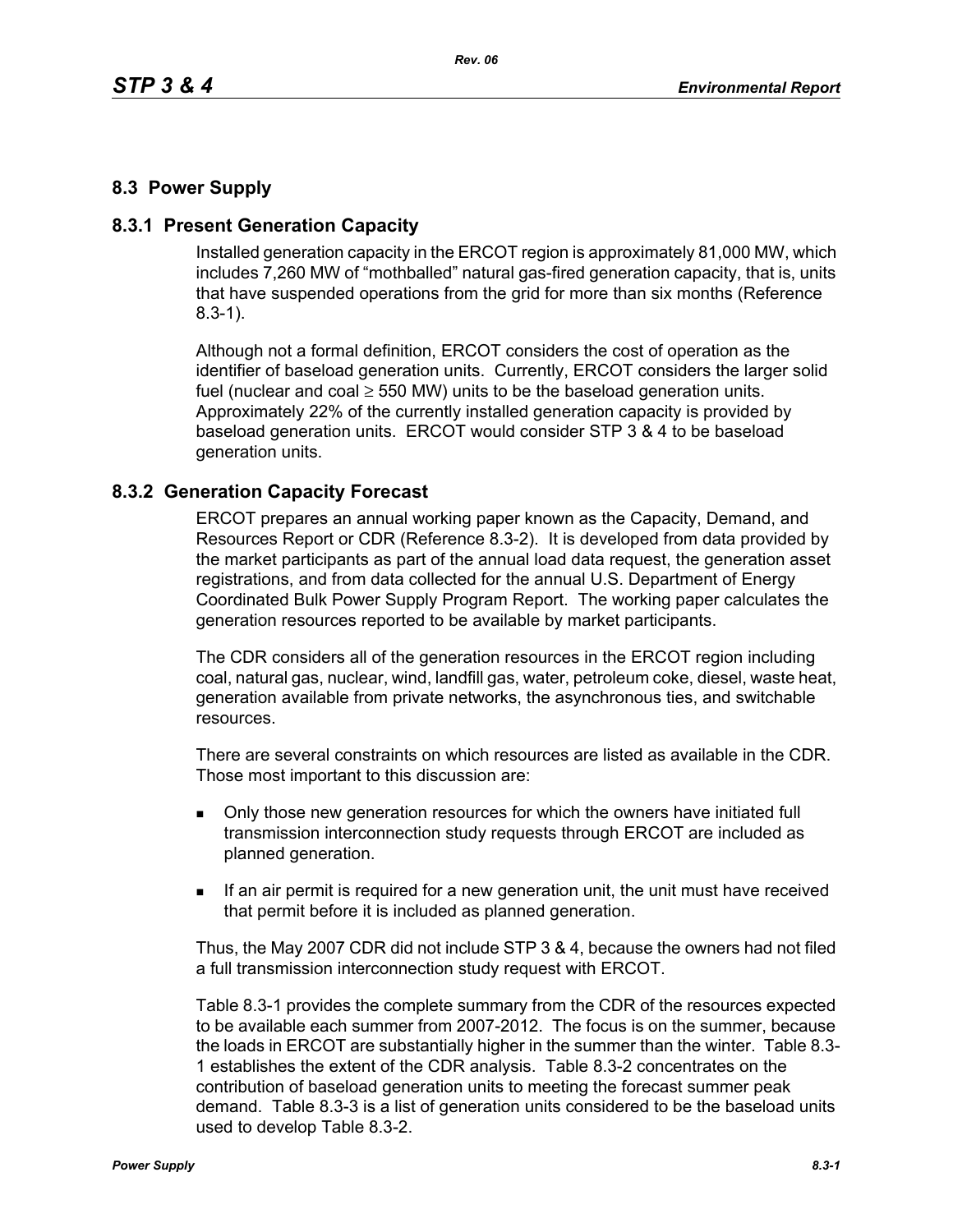Figure 8.3-1 is contained in the CDR and provides the ERCOT generation capacity projections for 2012-2027. The program that develops the curves takes many factors into consideration:

- **Increasing age of generation units, which may lead to inefficiency, increased** outage time, or reduced output capacity
- New units being connected to the grid (capacity and date) based on market participants' reported plans
- Units being decommissioned (capacity and date) in accordance with market participants' reported plans
- Units being mothballed (capacity and date) based on market participants' reported plans
- Units being taken out of mothballed status and reconnected to the grid (capacity and date) based on market participants' reported plans

The figure provides three possible capacity scenarios based on the aging of existing units to assist the market participants in making sound economic decisions. Based on company operating experience and specific economic constraints, some market participants may choose to not operate their units past thirty years, some past forty years, or some past fifty years. The three aging scenarios allow the market participants to understand the forecast generation capacity with and without units of various ages. This provides the market participants flexibility in their economic decisions.

ERCOT does not dictate to the market participants which units should be mothballed, or when mothballed units should be returned to the grid, or when new units should be planned and constructed. ERCOT relies on market economic forces to provide the market participants with the impetus to make such economic decisions. ERCOT simply provides as much information as possible to assist the market participants in making good economic decisions that will benefit the whole ERCOT region.

### **8.3.3 References**

- 8.3-1 ERCOT Report on Existing and Potential Electric System Constraints and Needs, December 2006, available at http://www.ercot.com/news/presentations/2006/2006\_ERCOT\_Reports\_T ransmission Constraints and Needs.pdf.
- 8.3-2 Report on the Capacity, Demand, and Reserves in the ERCOT Region, May 2007, available at http://www.ercot.com/news/presentations/2007/07CDR05172007-final.xls.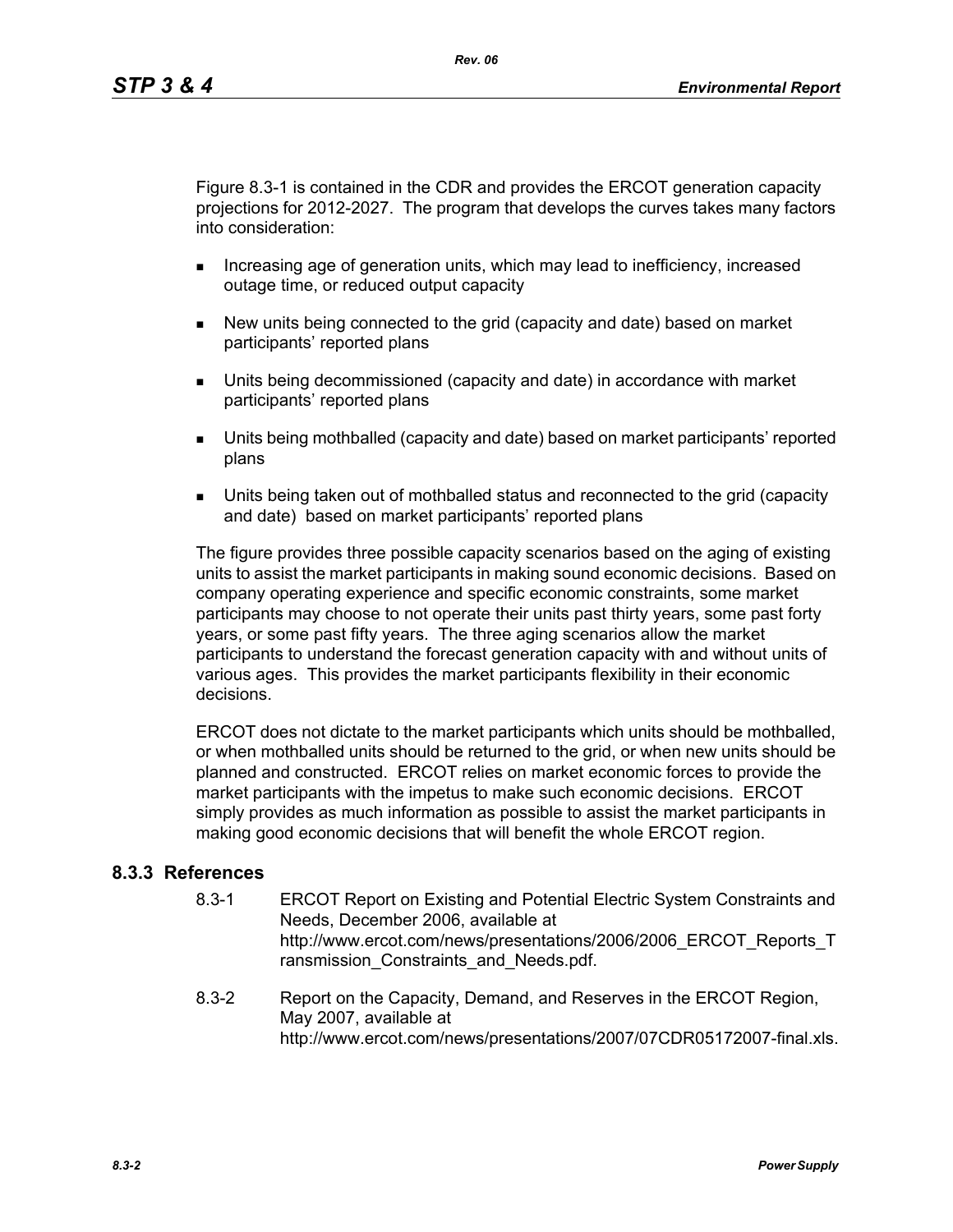| <b>Resources:</b>                                                | 2007   | 2008   | 2009   | 2010     | 2011   | 2012         |
|------------------------------------------------------------------|--------|--------|--------|----------|--------|--------------|
| Installed Capacity, MW                                           | 61,424 | 61,424 | 61,424 | 61,424   | 61,424 | 61,424       |
| Capacity from Private Networks, MW                               | 6,513  | 6,217  | 6,217  | 6,217    | 6,217  | 6,217        |
| Effective Load-Carrying Capability (ELCC) of Wind Generation, MW | 298    | 298    | 298    | 298      | 298    | 298          |
| <b>RMR Units under Contract, MW</b>                              | 169    | 169    | 169    | 169      | 0      | 0            |
| <b>Operational Generation, MW</b>                                | 68,404 | 68,108 | 68,108 | 68,108   | 67,939 | 67,939       |
|                                                                  |        |        |        |          |        |              |
| 50 % of Non-Syncronous Ties, MW                                  | 553    | 553    | 553    | 553      | 553    | 553          |
| Switchable Units, MW                                             | 2,848  | 2,848  | 2,848  | 2,848    | 2,848  | 2,848        |
| Available Mothballed Generation, MW                              | 165    | 510    | 419    | 594      | 558    | 522          |
| Planned Units (not wind) with Signed IA and Air Permit, MW       | 0      | 550    | 550    | 550      | 1,300  | 2,100        |
| ELCC of Planned Wind Units with Signed IA, MW                    | 0      | 171    | 174    | 174      | 174    | 174          |
| <b>Total Resources, MW</b>                                       | 71,970 | 72,740 | 72,652 | 72,827   | 73,372 | 74,136       |
|                                                                  |        |        |        |          |        |              |
| less Switchable Units Unavaialble to ERCOT, MW                   | 158    | 317    | 317    | $\Omega$ | 0      | $\mathbf{0}$ |
| less Retiring Units, MW                                          | 0      | 375    | 375    | 433      | 433    | 433          |
| <b>Resources, MW</b>                                             | 71,812 | 72,048 | 71,960 | 72,394   | 72,939 | 73,703       |

Reference 8.3-2

|  | Table 8.3-2 Forecast Summer Capacity, Baseload Generation Units Only |  |  |  |  |
|--|----------------------------------------------------------------------|--|--|--|--|
|--|----------------------------------------------------------------------|--|--|--|--|

|                                                       | 2007   | 2008   | 2009   | 2010   | 2011   | 2012   |
|-------------------------------------------------------|--------|--------|--------|--------|--------|--------|
|                                                       |        |        |        |        |        |        |
| <b>Resources, MW</b>                                  | 71,812 | 72,048 | 71,960 | 72,394 | 72,939 | 73,703 |
|                                                       |        |        |        |        |        |        |
| <b>Baseload Generation, MW</b>                        | 17,621 | 17,621 | 19,057 | 19,998 | 21,378 | 22,178 |
|                                                       |        |        |        |        |        |        |
| % of Resources that are<br><b>Baseload Generation</b> | 24.5%  | 24.5%  | 26.5%  | 27.6%  | 29.3%  | 30.1%  |
|                                                       |        |        |        |        |        |        |

Compiled from Reference 8.3-2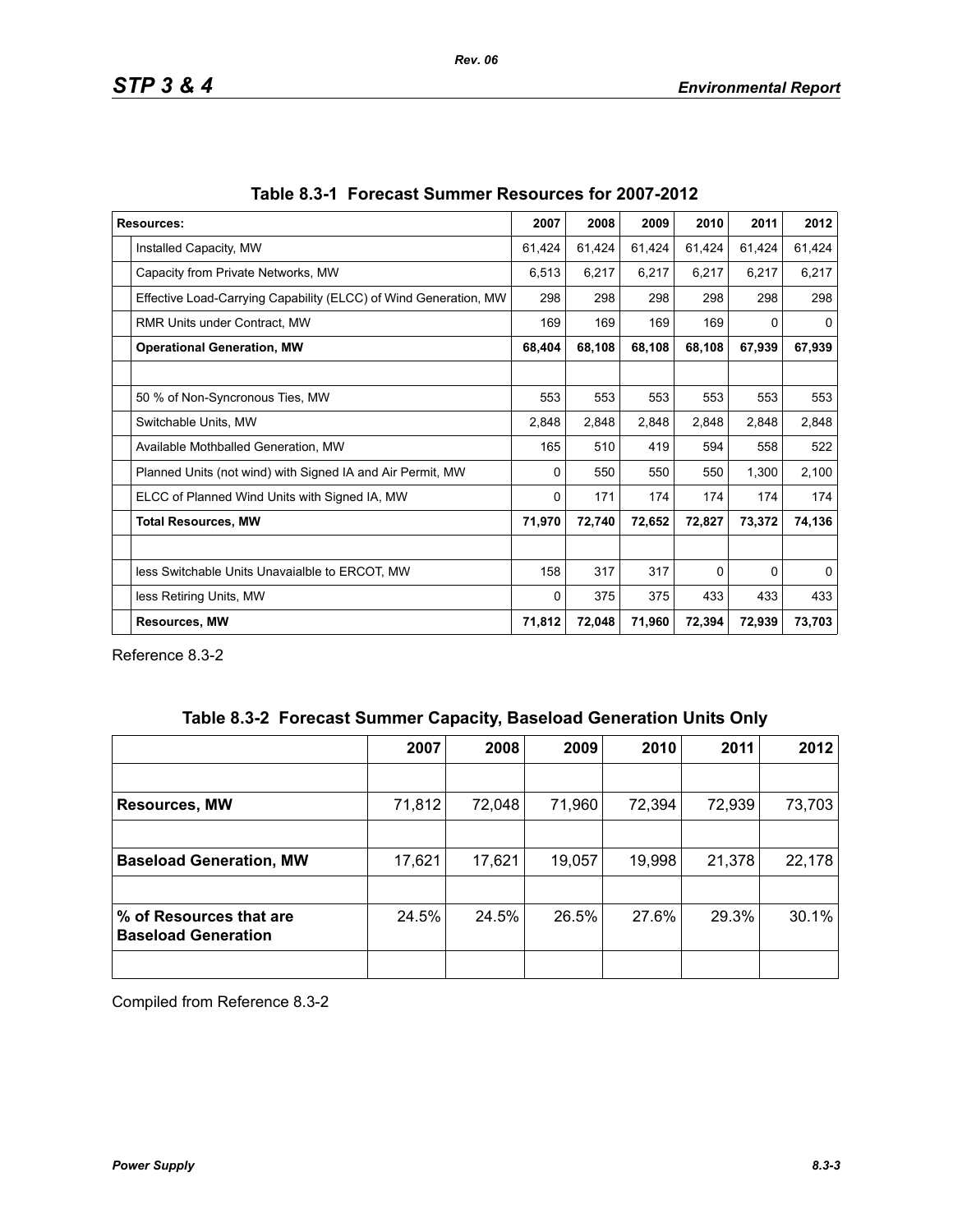| <b>Summer Capacity, MW</b>     |        |        |        |        |        |        |
|--------------------------------|--------|--------|--------|--------|--------|--------|
| <b>Unit Name</b>               | 2007   | 2008   | 2009   | 2010   | 2011   | 2012   |
| Big Brown 1                    | 597    | 597    | 597    | 597    | 597    | 597    |
| Big Brown 2                    | 610    | 610    | 610    | 610    | 610    | 610    |
| Coleto Creek 1                 | 633    | 633    | 633    | 633    | 633    | 633    |
| Comanche Peak 1                | 1,164  | 1,164  | 1,164  | 1,164  | 1,164  | 1,164  |
| <b>Comanche Peak 2</b>         | 1,164  | 1,164  | 1,164  | 1,164  | 1,164  | 1,164  |
| <b>Fayette Power Project 1</b> | 596    | 596    | 596    | 596    | 596    | 596    |
| Fayette Power Project 2        | 608    | 608    | 608    | 608    | 608    | 608    |
| J K Spruce 1                   | 560    | 560    | 560    | 560    | 560    | 560    |
| Limestone 1                    | 826    | 826    | 826    | 826    | 826    | 826    |
| Limestone 2                    | 853    | 853    | 853    | 853    | 853    | 853    |
| Martin Lake 1                  | 799    | 799    | 799    | 799    | 799    | 799    |
| Martin Lake 2                  | 795    | 795    | 795    | 795    | 795    | 795    |
| Martin Lake 3                  | 804    | 804    | 804    | 804    | 804    | 804    |
| Monticello 1                   | 560    | 560    | 560    | 560    | 560    | 560    |
| Monticello 2                   | 579    | 579    | 579    | 579    | 579    | 579    |
| Monticello 3                   | 808    | 808    | 808    | 808    | 808    | 808    |
| Oklaunion 1                    | 629    | 629    | 629    | 629    | 629    | 629    |
| South Texas 1                  | 1,282  | 1,282  | 1,282  | 1,282  | 1,282  | 1,282  |
| South Texas 2                  | 1,282  | 1,282  | 1,282  | 1,282  | 1,282  | 1,282  |
| W A Parish 5                   | 657    | 657    | 657    | 657    | 657    | 657    |
| W A Parish 6                   | 645    | 645    | 645    | 645    | 645    | 645    |
| W A Parish 7                   | 567    | 567    | 567    | 567    | 567    | 567    |
| W A Parish 8                   | 603    | 603    | 603    | 603    | 603    | 603    |
| Oak Grove 1                    |        |        | 855    | 855    | 855    | 855    |
| Sandow 5                       |        |        | 581    | 581    | 581    | 581    |
| Oak Grove 2                    |        |        |        | 855    | 855    | 855    |
| Comanche Peak 1&2 Upgrade      |        |        |        | 86     | 86     | 86     |
| J K Spruce 2                   |        |        |        |        | 750    | 750    |
| Twin Oaks 3                    |        |        |        |        | 630    | 630    |
| Sandy Creek 1                  |        |        |        |        |        | 800    |
|                                | 17,621 | 17,621 | 19,057 | 19,998 | 21,378 | 22,178 |

|  |  | Table 8.3-3 Baseload Generation Units for Summer Capacity Forecast |  |  |  |  |
|--|--|--------------------------------------------------------------------|--|--|--|--|
|--|--|--------------------------------------------------------------------|--|--|--|--|

Compiled from Reference 8.3-2